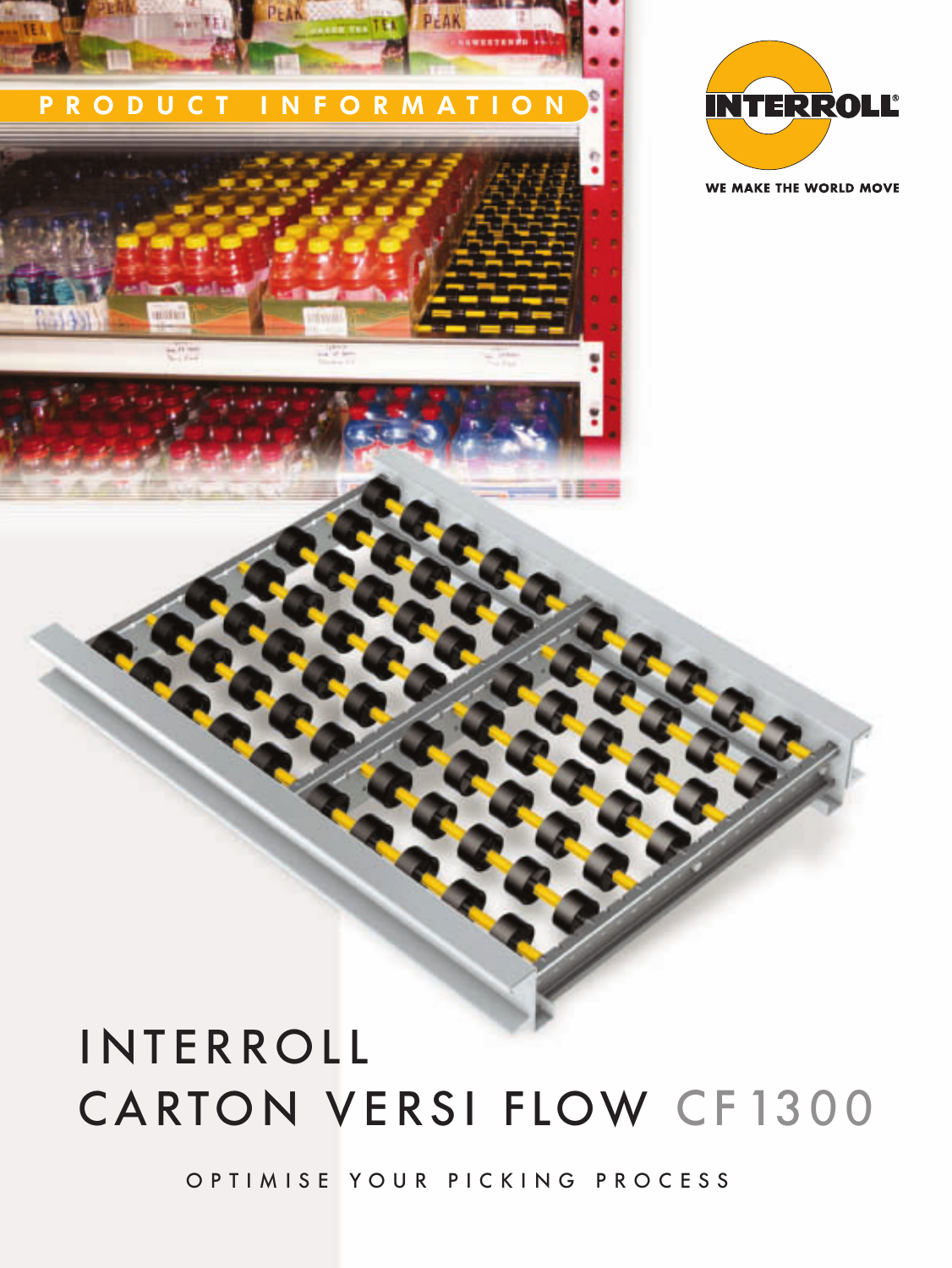# **COMPONENTS**

# Wheels



48 mm diameter polycarbonate wheels provide a large radius for easy flowability.

25 mm wide to provide good support for the containers.

# Galvanized steel axle

The galvanized steel crossing axle ensures the stability of<br>the loads. the loads.

# Entry guide

The order picker is reliably aided by these guide components when loading the wheel track with cartons and containers in line with the lane



# QUICK AND EASY IN

# **CON F IG U RAT IONS**

- Ideal for applications where carton/tote widths vary
- Axle pitch 51 mm or 76 mm centers
- Operating temperature -35°C to +40 °C



Available in nominal 391 mm and 317 mm widths



Interroll Carton Versi Flow modules are available in any length – no splicing even for long length

Connectors compatible with step beams, box beams and structural beams

Versi Flow: Allowable Tracks Loads Over Free Spans 250 200 Allowable Load (kg) Allowable Load (kg) 150 100 50  $\mathbf{C}$ 1200 1500 1800 2100 2200 2400 2600 2800 3000 3200 3400 3600 SPAN (mm) Obviously please apply pratical (ergonomic) rules

A 2200 mm module can handle loads up to 227 kg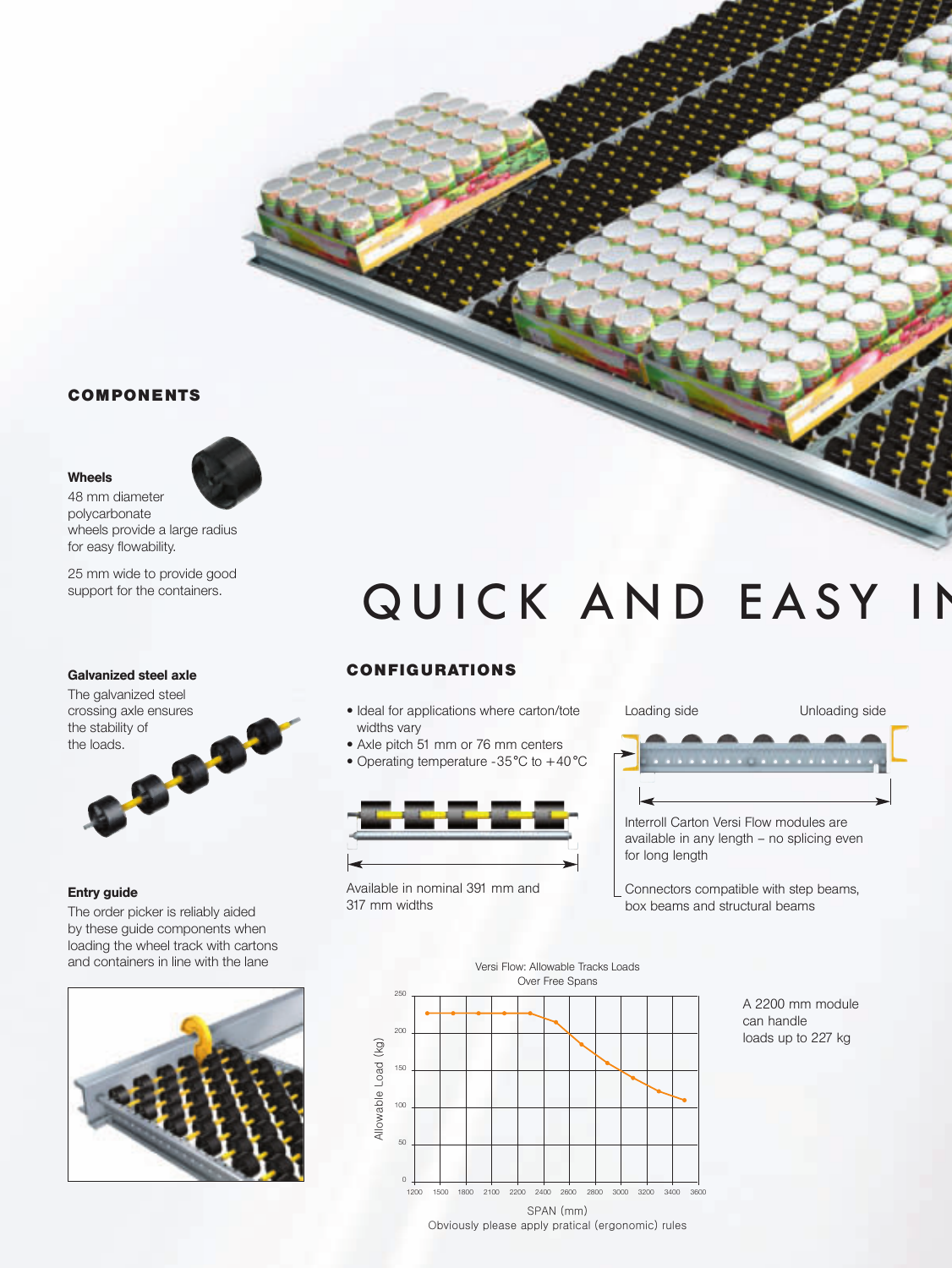

Carton Versi Flow from the product family Carton Flow – an economical, versatile product maximizing storage capacity and providing greater ease and speed of picking for cartons and totes.

# **NSTALLATION FOR OPTIMISED** ORDER PROCESSING

Ideal for retrofitting in all existing racking

Small investment for  $many$  benefits  $=$  Fast return on investment





Before – Static racking and a static racking After – Dynamic storage

Carton Versi Flow is ideal for retrofitting in existing selective racking with full width mounting brackets suitable for most support beams.

- FIFO picking of cartons and plastic totes
- **•** Carton Versi Flow shelving offers full bay width access to storage for various sizes of cartons or totes
- Strong polycarbonate wheels resist impact damage and provide long wear characteristics as well
- High density storage with up to 90 % utilization of space
- Strong profile for superior load carrying over long spans (Max. 230 kg per module)
- Easy installation: no special tools required to mount shelf beds into rack
- Assembly: beds are delivered fully assembled